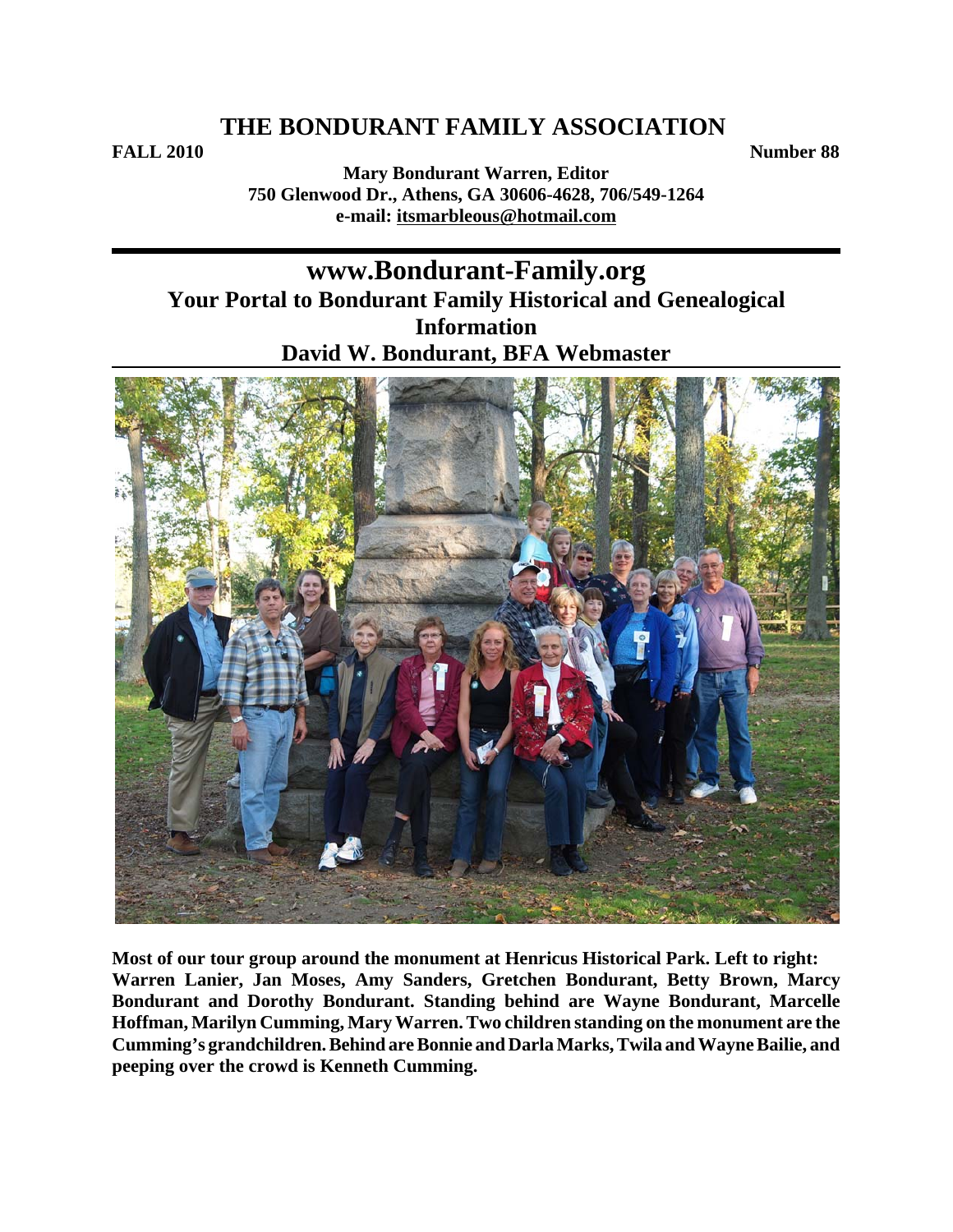### **VISITING THE LANDS OF OUR ANCESTORS**

With the holidays here, I wish a wonderful holiday season to our great Bondurant family. Although Thanksgiving has passed this year by the time this mailing has been received, it reminds me of how warm I feel to have connected to such a large family. It also remind me of how far our Bondurants and Tanners traveled and how hard they worked for a better life in New America.

As I sit in front of my  $21^{st}$  Century computer, I recall it was just over a month ago that I walked the lands of my ancestors. Mary Warren was spectacular in the way she arranged our historical tour. I have to thank her for the effort she expended in reserving spaces in the tours, the hotel, and the lunch at Surrey Inn.

The leaves were just beginning to change in October. Walking through the lands of Henricus revealed how difficult daily life was for the new Americans. The Indian huts and small wood houses exposed the rough elements of the land. Jean Pierre must have felt shock as he stepped off the boat into his new life of sleeping in an abandoned Indian hut.

His wife's family, the Tanners, having arrived many years prior to Jean Pierre had a better life at the end of the 17<sup>th</sup> Century. They worshiped in churches similar to Merchants' Hope Church, made of brick. Merchants' Hope Church was an excellent example of the earlier churches of the day. Mr. David Earhart, the Merchants' Hope Church historian, gave a wonderful talk on the church, the construction and daily life of worship in the  $17<sup>th</sup>$  Century.

After lunch we visited Bacon's Castle, the only original  $17<sup>th</sup>$  Century surviving example of Jacobean-style construction in the United States. Built by Arthur Allen, it is certainly a house of historical importance. In 1670 Mr. Allen was possibly the wealthiest man in Surry County. Bacon's Castle was a good example of upper class lifestyle in the history of America's first century. Construction was of quality materials, some of which were imported from Europe.

Friday night's "Meet Your Kin" was a success. We had many new faces and the tables were filled with family memorabilia. Friday nights are always a delight to me. I love hearing all the family stories, tales of how families moved around the country, and how new cousins met. Every year there are new presentations and projects exhibited by our kin. Mary Warren had her books there, and Woody Randall's new book was soon to be published. All have a great deal of historical and family data in them.

At Saturday's meeting we were updated on the Bondurant DNA Project by Amy Sanders and Eve Mayes. They did a great job of explaining how our family is joined through DNA. As our family grows, our DNA project grows. Eve and Amy continue to update us, and thankfully interpret the results so we can understand them.

This brings me back to family and holidays. Have a wonderful holiday season, and thank all those who have come before you to make your life better and all those who gather around you now.

> Happy Holidays! Marcelle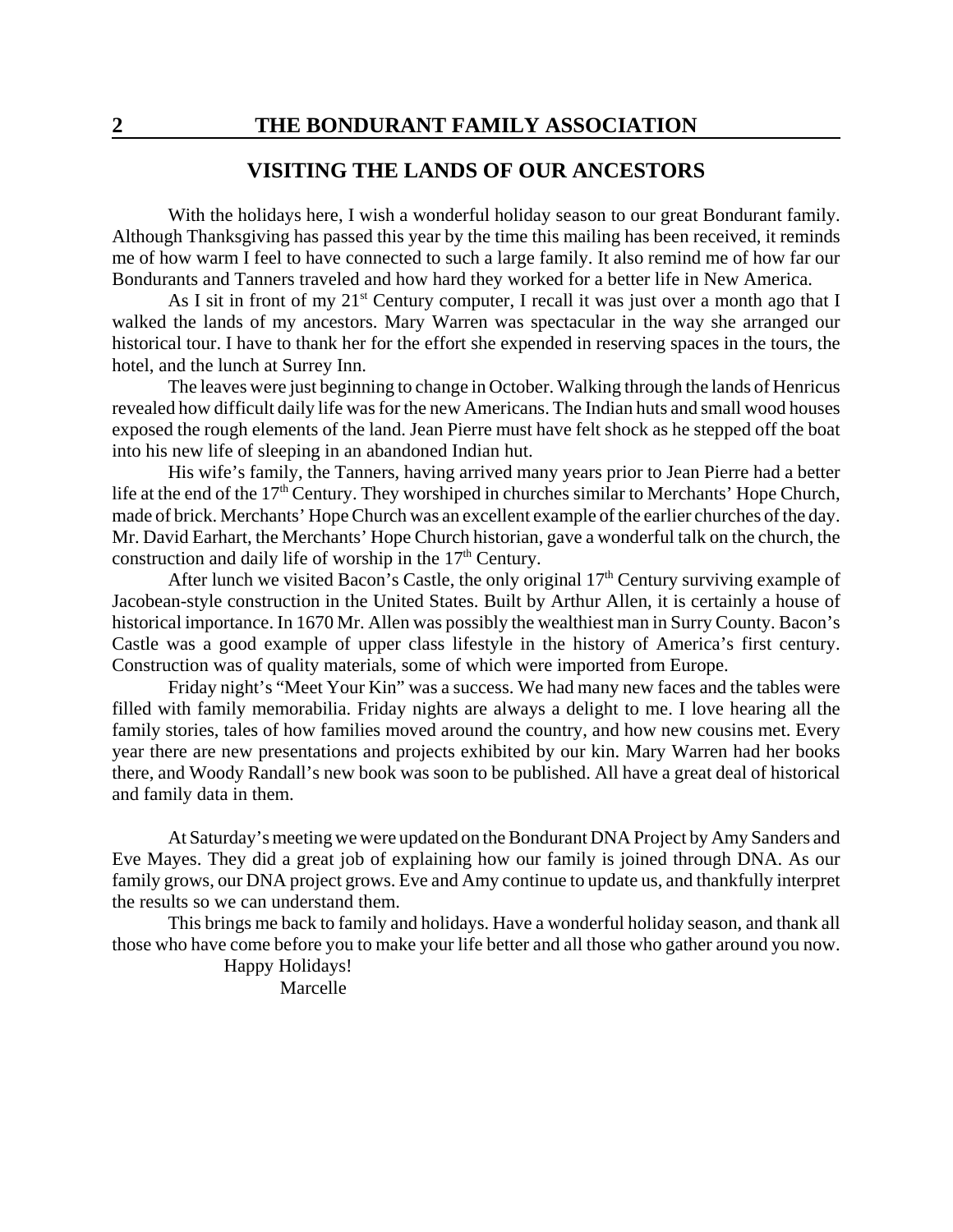### **SECRETARY'S REPORT Oct. 22-23, 2010**

Marcelle Hoffman, President, opened the meeting following dinner and invocation given by Rev. Wayne Bondurant. Attending were 33 persons. Seventeen new members responded to letters sent out to encourage membership. Other ways to encourage membership were presented since there was a loss of total membership this year due to death or not renewing their membership dues. It was suggested that the BFA Newsletter be sent with a report from the annual meeting, held in October 2010.

The beautiful BFA Banner was returned and displayed this year. New name tags were ordered for this year's meeting. Minutes of the 2009 meeting were read and approved without corrections or changes.

The Treasurer's report was presented by Amy Sanders. Letters were sent to members, reminding them of renewal membership with annual dues of \$20.

The cost of this year's group meeting room and dinner totaled \$650. The ladies who care for the gravesites of Jean Pierre and Ann Bondurant were not paid in 2009. A check for \$150 was recommended for payment for the service. A motion was made by Mary Warren that the suggested amount, with a thank you note be sent. The Treasurer's report was approved by the members.

Wayne L. Bondurant made a motion recommending that \$50 be given in appreciation to Merchant's Hope Episcopal Church for our BFA visit with an excellent history presentation given by David Earhart. Mary Claire Warren seconded the motion, which was approved.

The report was given by Marcelle that the BFA web site, maintained by David W. Bondurant, is available to members. Photos and stories of the family can be mailed or e-mailed to David for use on this website. [David W. Bondurant, 560 Crosswind Point, Colorado Springs, CO 80906-5946]

If members are on Facebook, information may be submitted to BFA Facebook, also. The Huguenot Association (1997-2010) is a resource, available on microfilm.

The President inquired if there were members present who would like to travel to France at a future date. A clipboard was passed for those interested in planning a trip to France might register. Carroll and Ginny Wray announced that plans be made to visit France in May 2012.

"Are there other reunion groups where information on the Bondurant families may discover a connection? " a member inquired. The President offered to send a packet from BFA to identified potential new members.

A discussion followed to determine where the 2011 meeting would be held, and several locations were suggested. Mary Warren stated the importance of having a BFA member there, familiar with the chosen locality, be a necessary consideration. Carroll and Ginny Wray offered to host the 2011 meeting in Greensboro, NC. They know the general area, and will look at possible dates for the 2011 BFA meeting. Wayne Brown made the motion that the Wray's offer be accepted. The Executive Board will confirm the date, and it will be published in the newsletter.

The update on the Bondurant DNA Group Project was given by Amy Sanders. Amy and Eve Weeks explained the updated chart and genetic matches, of biological patterns of the individuals so far tested, as shown on their chart. Questions were asked and explained to the group, for there was a great interest in the possible connections of Bondurants to the original family ancestor who came to America.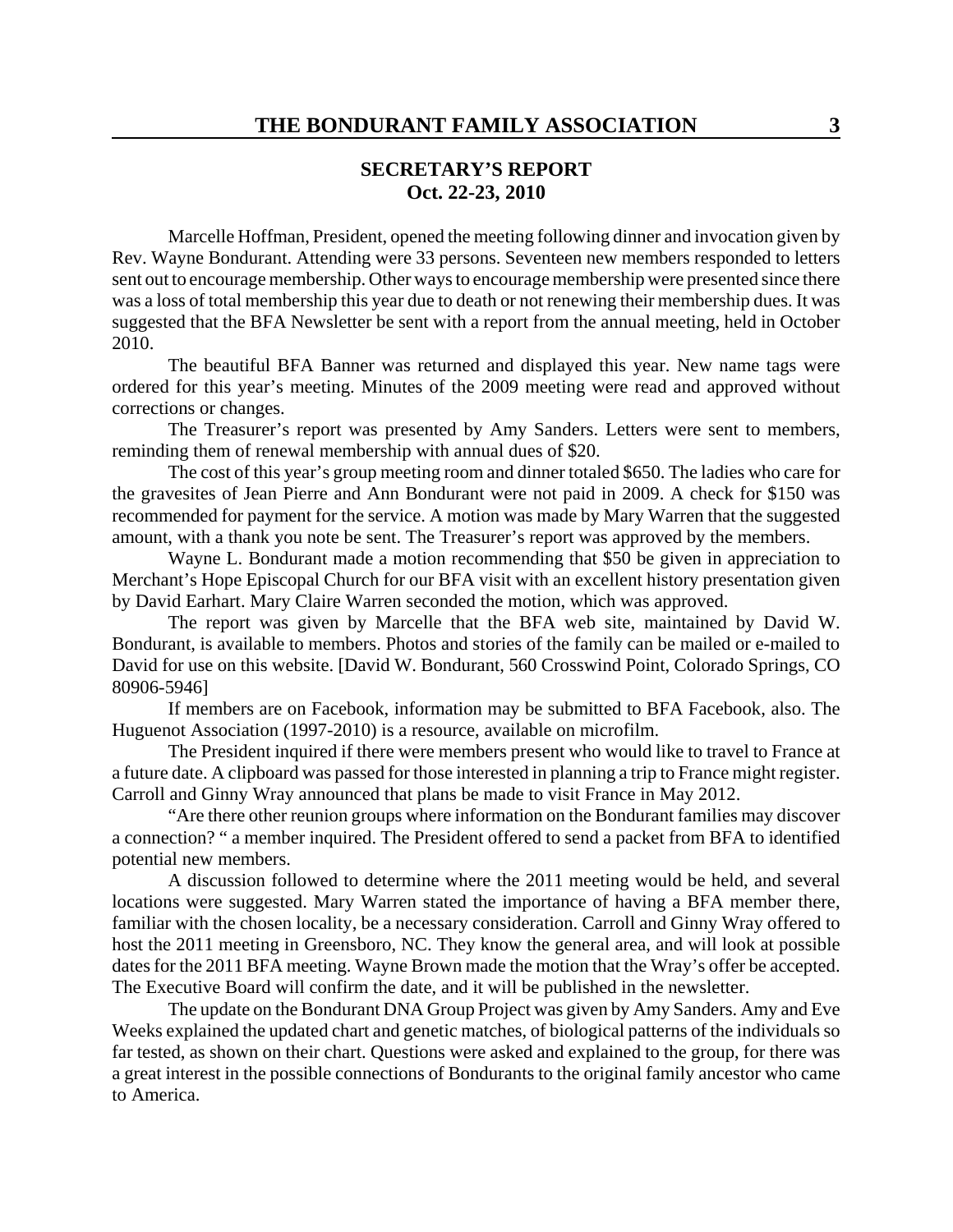#### **Male Bondurant descendants are encouraged to be DNA tested for further validation, by Amy and Eve. Contact FamilyTreeDNA.com or Ancestry.com. If possible choose the 67 marker test.**

A nominating committee to recruit a slate of officers for 2012 will be appointed by the President, and presented at the 2011 BFA meeting. The President asked for volunteers, and Wayne Brown, Mary Warren, and Jack Bondurant agreed to serve as the nominating committee.

A short discussion of the cost effectiveness of having fewer pages of the BFA Newsletter, and members stated the fantastic value of our newsletter. It was decided to keep the number of pages the same.

Dues for 2011 may be paid in advance, and it was decided to keep the dues at \$20.

An Executive Board meeting was held following the general business meeting. Attending were Marcell Hoffman, Amy Sanders, Mary Warren, and Mary Lanier.

Our website information, available through the BFA Newsletter, has been offered with a password which was changed yearly. Locking the website did not appear to increase interest or membership numbers, so it will now be left open to all.

It was suggested that policy continue holding the annual BFA meetings on even years in Virginia, with the general practice of setting the 3rd weekend of October each year as our "date." The location on odd years will be determined by members present at the previous annual meeting, and consideration of connection by members in the area selected.

A list of officers and their contact information will be added to the **directory to create** an information tool for members.

As a thank-you promotion, the next BFA newsletter issue of 2010 should be sent to new members for 2011. The economic situation will be kept in mind as budget, dues, and housing for annual meetings are decided. the announcement of annual meeting with information should be sent out early enough for members to make their plans to attend.

The hosts for 2011, the Carroll Wrays, will determine the final date and details for our next BFA meeting.

Respectfully submitted,

Mary Bondurant Lanier, Secretary.

## **TREASURER'S REPORT Sept. 30, 2010**

| Membership                                      |     |
|-------------------------------------------------|-----|
| Active Members (Paid 2010 dues as of 9/30/2010) | 145 |
| Membership reported as last meeting             | 151 |
| New members in 2010                             | -17 |

In March 2010 we sent out a self-mailer renewal envelope with the first newsletter of the year. Response was great, for most returned their dues for 2010, and several for 2011.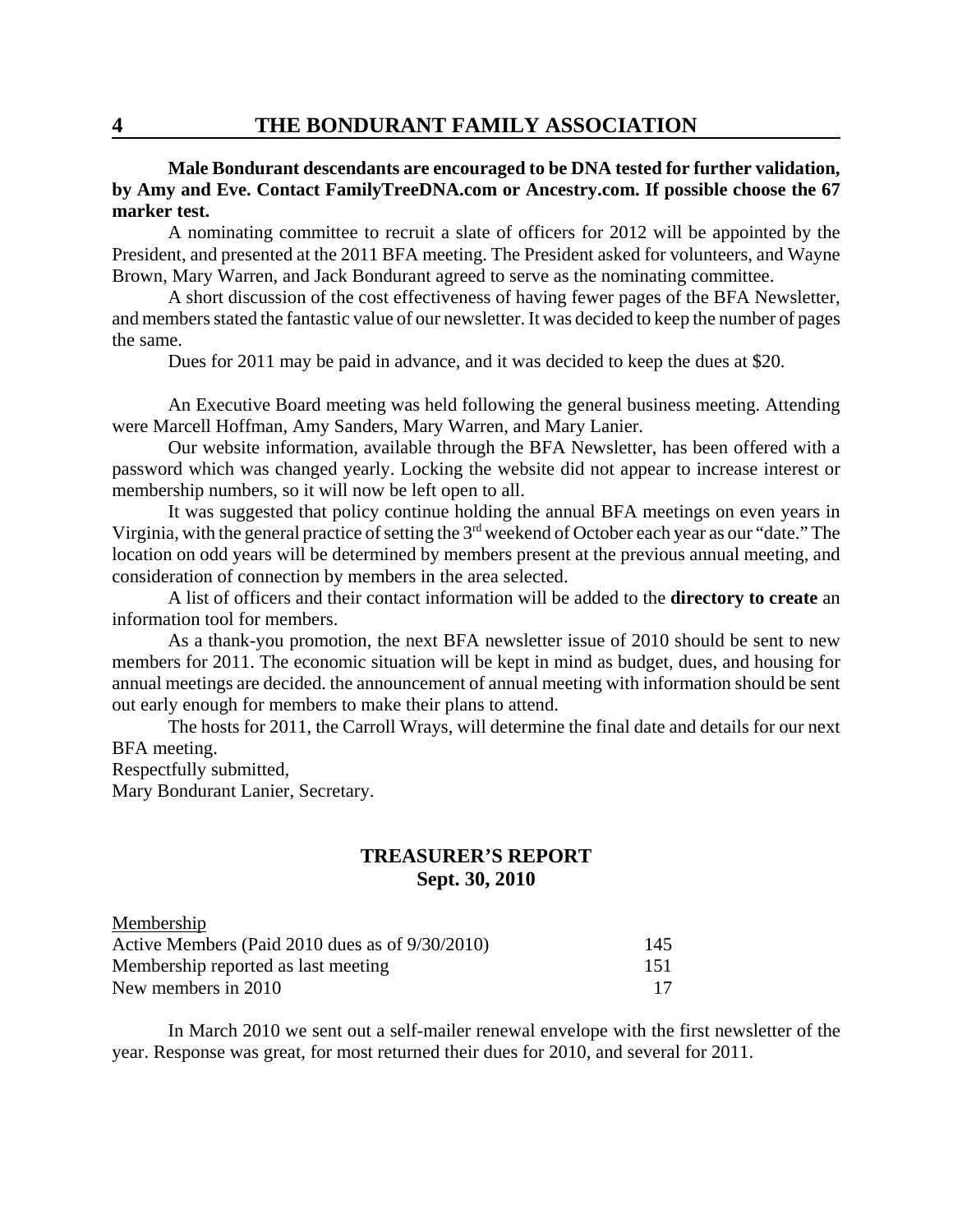|            | \$2,525.35 |
|------------|------------|
| \$4,160.50 |            |
| \$2,847.76 |            |
| 153.76     |            |
| 653.66     |            |
| 103.90     |            |
| 650.00     |            |
|            | \$2,276.77 |
|            |            |

Funds were moved from Wachovia Bank, Alexandria, VA, to First American Bank, Athens, GA, with the change of treasurers following the 2009 meeting.

Even though we have 17 new members, we lost 41 members – some to death, others who chose not to renew. Thanks to our President Marcelle Hoffman who has undertaken a mailing of her own which has brought in many of the new members.

Your Treasurer, Amy Warren Sanders 20 Oct 2010.

#### **NEW MEMBERS:**

Roy Bennett "Ben" and Anne Bondurant, P.O.Box 147, Earlysville, VA 22939. 434/973-1746. Email - annebondurant@ymail.com

#### **CHANGES OF ADDRESS:**

David W. and Judy Bondurant moved to 560 Crosswind Point, Colorado Springs, CO 80906- 5946

Harry and Priscilla Greene moved to 3914 E 104th St., Tulsa, OK 74137-5840

#### **DEATHS**

#### *Our sympathy goes out to these bereaved families.*

MRS. CHRISTINE SPENCER BONDURANT, mother of our former President Ginny Wray, died at her home on 10 Nov. 2010, surrounded by loved ones. Mrs. Bondurant, 91, widow of W. Dana Bondurant, is survived by her five children and spouses, James "Jimmy" Bondurant and wife Mary, Virginia "Ginny" and husband Carroll Wray, W.D. "Buzzy" and wife Susie Bondurant, Linda and husband Mike Mann, and Susan and husband J.T. Jenkins. Two grandchildren predeceased, but 15 grandchildren, 26 great grandchildren, and 4 great great grandchildren survive.

Mrs. Bondurant was a charter member of Guilford College United Methodist Church, and for 62 years a member of the Guilford College community. Burial was in Westminster Gardens.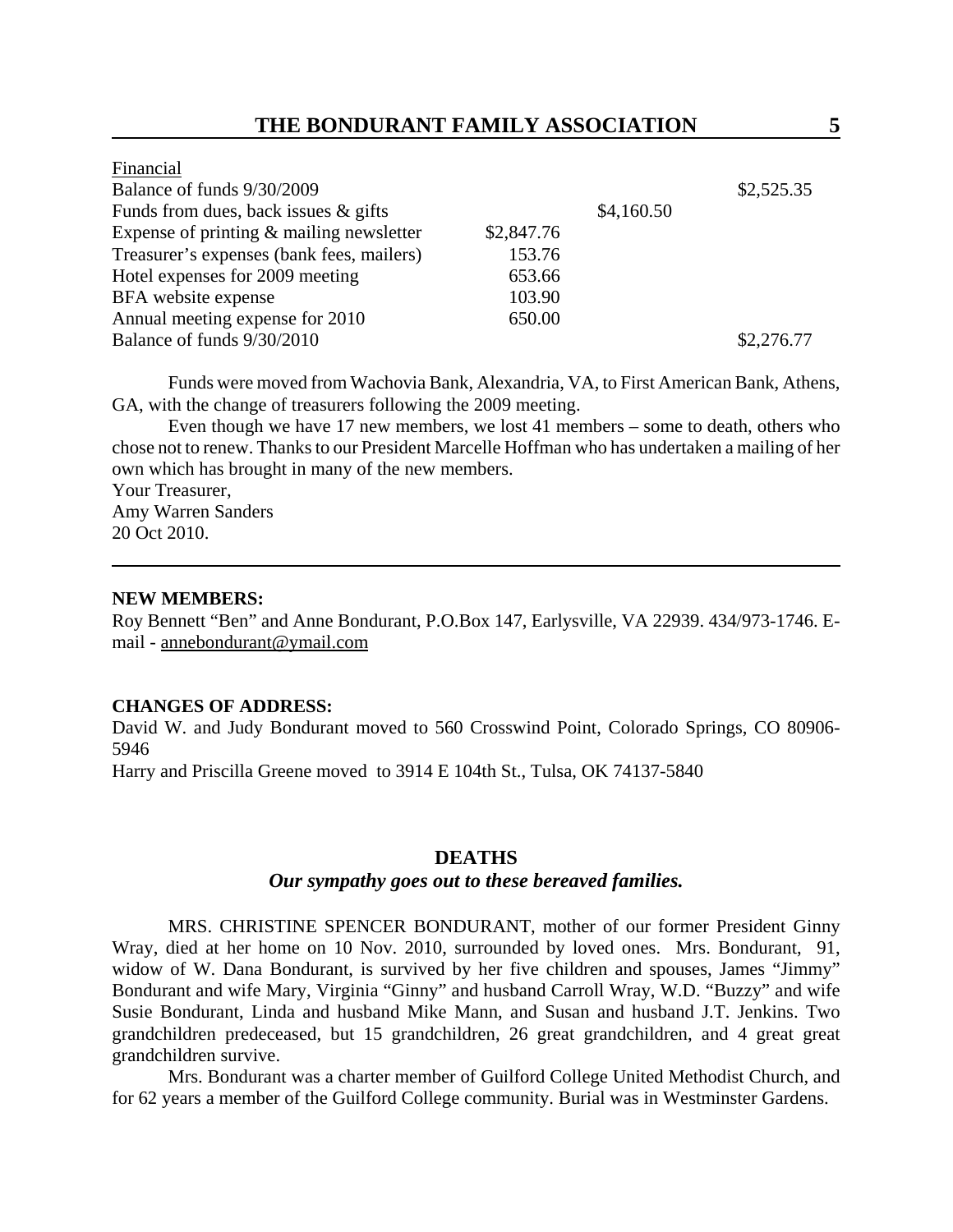MRS. MILDRED SNYDER KINGEN**,** mother of our former Secretary Sharon Kingen, and widow of Dennis Kingen. About the middle of August Mildred was hospitalized with pneumonia, returned home for about 3 weeks, and the illness returned. "She managed to survive for a while after that bout," wrote Sharon, "but she was much frailer and could not walk without assistance. About the middle of October she had to be readmitted to the hospital. She declined rapidly after that and passed away just before 9 p.m. on Oct. 21, 2010."

Sharon continued: " As you know, I am an only child, so I have been overwhelmed with the estate matters since then. . . . I am sad and lonely without her. She was not just my mother but my best friend and companion. I will miss her deeply.

Please let the family know. Even though she was not related to the Bondurants except through marriage, many got to know her from her attendance at some of the annual meetings."

Mildred joined Sharon at many of the BFA meetings, and was liked by all who knew her.

#### **CORRECTION: WILLIAM HENRY BONDURANT**

Clint Bondurant (eod13@earthlink.net) has offered help to David George on this family.

William Henry Bondurant was born 1 March 1842 in Stokes Co., NC, and died 11 April 1929. He married Mary Ann Bocock 18 June 1865 in Henry Co., VA. W.H. was buried 12 May 1929 at Rosebud Christian Church Cemetery, Walnut Cove, Stokes Co., NC.

Clint wrote "I have seen him listed as William Bunyon, William James, William Henry, William Carter, and William Henry James on FAMILY PUBLIC TREES. I have him listed only as William Henry because of one of his children's death certificates.

I believe that Joe H. and Joel Marvin Bondurant are one and the same. I know that Joel was called 'Joe' and I also believe the 'H' was a misprint in the obituary.

Charles Griff Bondurant's NC Death Certificate has him born 15 Oct. 1890 Stokes Co., NC, died 10 Jan. 1931 High Point, Guilford Co., NC. Wife was Inez Bryant. He was buried at High Point, NC, no cemetery listed. Parents Billy Bondurant b. NC, and Mary Peacock [Bocock], and the informant for the death certificate was the widow Mrs. C.G. Bondurant. they did not have any children.

Charles Griff Bondurant was the grandson of William and Mary Bondurant, not their son. The 1900 census has him listed as grandson, and his mother was Mary Fannie Bondurant and an unknown father. Mary Fannie later married Joseph C. [Josephus, Joe Cephus] Mitchell. I have not researched to see if she had children by this marriage. According to two of Mary Fannie's sisters, Charles Griff was raised by his grandparents as one of their own."

#### **OLD NEWSPAPERS**

*The Atlanta Constitution*, Atlanta, Georgia, 7 Sep 1913 - Engagement Anncounment BONDURANT-DUDLEY

Mr. and Mrs. C. S. Bondurant announce the engagement of their daughter Mary Burton, to Martin G. Dudley, of Greenwood, Miss., the wedding to take place in October. No Cards.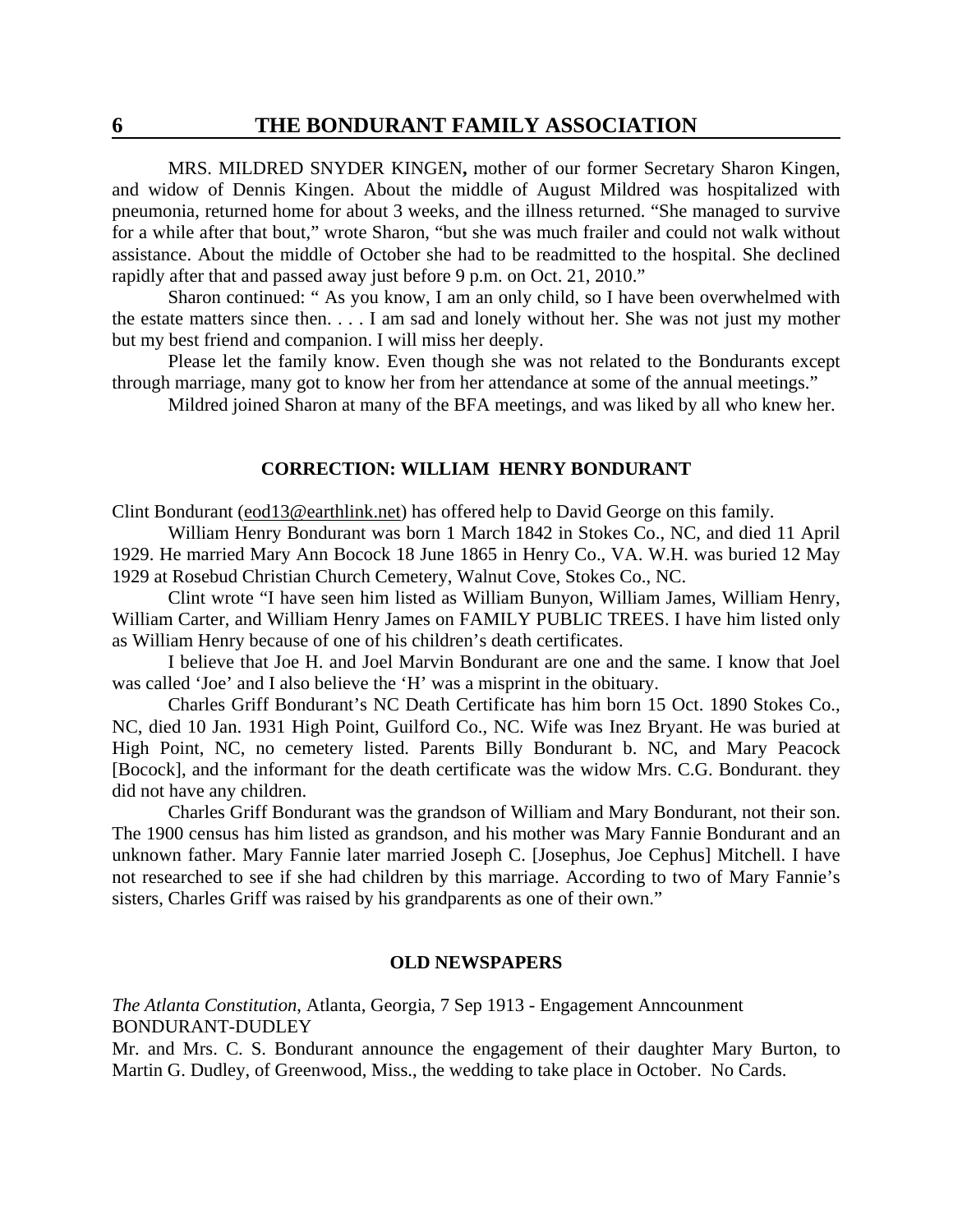*Chicago Daily Tribune*, Chicago, Illinois, 14 Feb 1925 - Marriage Announcement

 The marriage of Agnes Henrietta Lang, the daughter of daughter of Mr. and Mrs. A. J. Lang of 1057 Loyola Avenue, to Walter Bondurant of South Bend, Ind., is to take place at 11:00 this morning at St. Ignatius. A wedding breakfast will be served at the Sovereign Hotel. Mr. and Mrs. Bondurant will reside in Cleveland after April 1.



## **MATTIE LOUISE BONDURANT, Rice, VA**

Mrs. Babs Richmond, 2684 Sardis Drive, Buford, GA 30519 (770/945-3370) wrote: "This was from my grandmother's things after she passed away. She was Sarah Adella Bell Beard, born in Prince Edward County, VA. I hope this photo will be of some meaning to someine in this Bondurant family."

On the back of the photograph was written:

Mattie Louise Bondurant, Rice Virginia. Cousin of the Bells. My school teacher at old Abilene, Va.

EDITOR'S NOTE: We have only three Mattie Bondurants in the data base. Could this be Mattie I. Bondurant, born 1869, died 1892, buried in Liberty Cemetery, Fulton, KY. If this is the lady in the picture, then who were her parents and siblings?

Mattie Bondurant, b. 1896, became the wife

of Lee Kitts. She was daughter of William R.B. Bondurant and Harriet Angeline Jennings. I have no death date for this Mattie.

Judging from her clothing, Mattie LeVert Bondurant, wife of Richard F. Morgan, 1916-1993, would have been born too late to be the lady in this photograph. Or am I wrong, Ken and Walton?

### **WHAT BECAME OF THEIR BONDURANT RESEARCH?**

In the 1930s, two persons wrote to my family about our Bondurant history --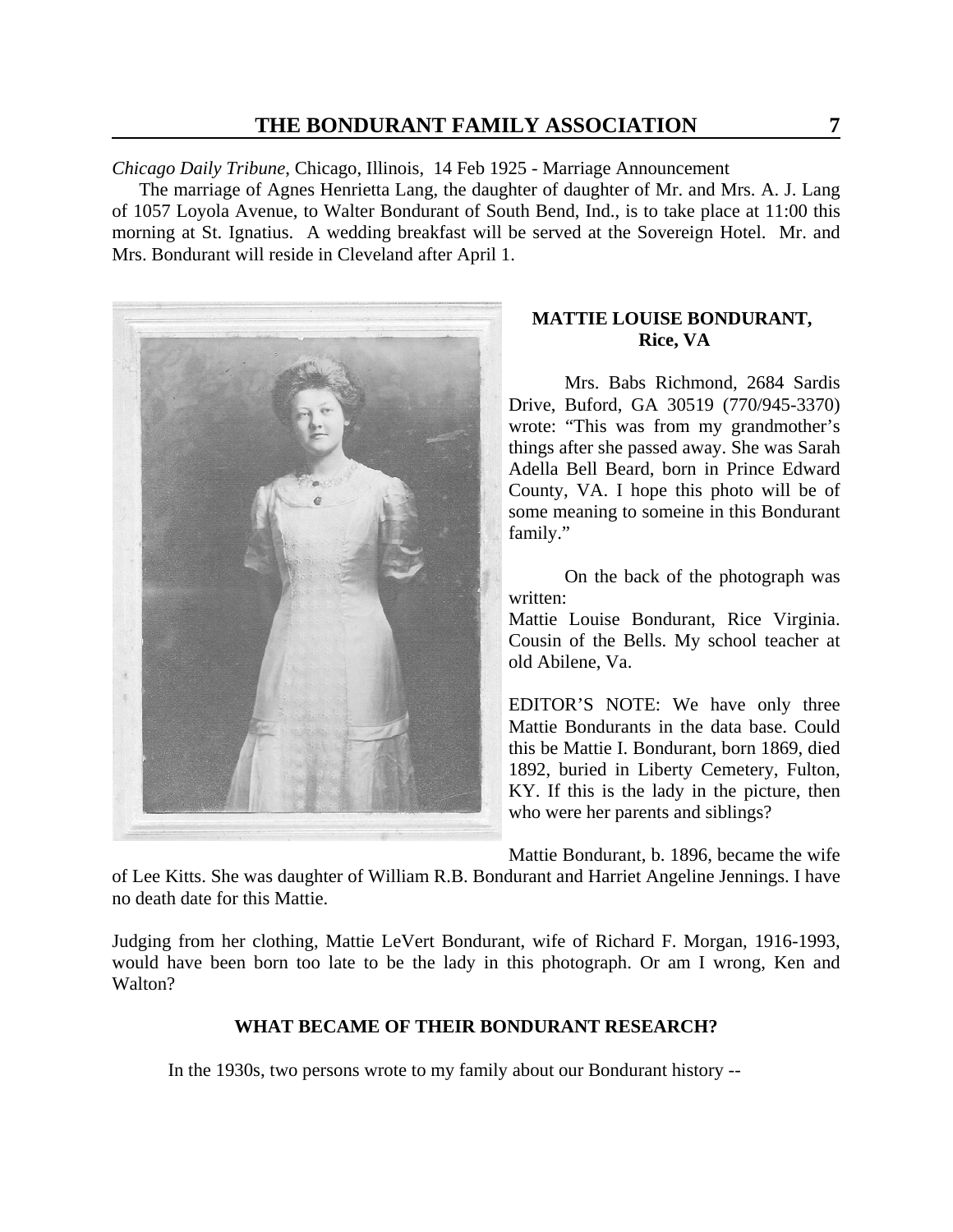Oct. 1933, Dr. Flint Bondurant of Cairo, IL wrote that his sister Miss VELA BONDURANT of Casper, WY, "made some investigation [into Bondurant history] some years ago."

Jan. 1934, Miss Eura Mae Powell of Birmingham, AL wrote that her "maternal grandmother was a Bondurant of Uniontown, AL, where we were reared. My brother [Eugene] was named for Dr. Eugene Bondurant of Uniontown, who in turn was named for Dr. Eugene Bondurant of Mobile, AL.

We already had in our possession a large amount of family records of comparative recent years and certain high spots dated back as far as 1700 where 'Jean Pierre Bondurant came over in Ye Peter and Anthony Ship, an English Galley in September 1700 with other Huguenot refugees to Virginia.'"

Further in her letter she was searching for a pamphlet "titled 'Agee Family Record' written a number of years ago by the Rev. J.W. Agee of LaBelle, MO."

EDITOR'S NOTE: This particular Agee pamphlet is unknown to me. Have any of you seen a copy of this pamphlet?

In the case of Miss Powell, her particular family connection back to her maternal grandmother is also missing in our data base. It would appear that they may connect with Dr. Eugene DuBose Bondurant of Mobile, but it's possible that the name entered the family solely out of admiration for the Doctors Bondurant.

**Can you tell more about them?**

#### **SIMEON T. WALTON, C.S.A. By Walton Gibson Bondurant, Jr., Smithfield, VA**

Simeon Taylor Walton, born March 2, 1829, was the son of Rev. William M. Walton and Mary William Wootton of Osceola Plantation, Prince Edward Co., VA. The name Simeon came from his paternal grandfather and great grandfather of the same name, and Taylor from his maternal grandmother Elizabeth Taylor Wootton. After beginning his formal education in medicine near home under Dr. John Peter Mattauer of Hampden Sydney, VA, Simeon graduated in 1849 from Jefferson [Medical] College, Philadelphia, PA, with an M.D. He practiced at Sandy River Church in Prince Edward Co., before moving to Keysville, VA in 1855.

Dr. Walton followed in the footsteps of his paternal grandfather, Dr. Simeon Walton, Jr., who was also a physician in Prince Edward Co. Shortly after graduation Simeon married Pamelia Ligon in Prince Edward Co. The couple lived next his grandmother Elizabeth, 83, and his parents. His father William Walton was a farmer with land valued at \$3800 and Simeon was listed as "MD" with land worth \$1200. Pamelia and Simeon had a daughter in 1852, listed only as "A.H. Walton." Pamelia probably died in childbirth because their daughter A.H. later lived with Simeon and his second wife Araminta.

In 1854 Simeon's mother died, and a year later Simeon moved to Keysville, VA, and bought a house on the King's Road formerly owned by Mrs. Pollack. Here in 1857 Simeon married Araminta "Minta" Glinn, formerly of Richmond, VA. Minta's father Rush, and brother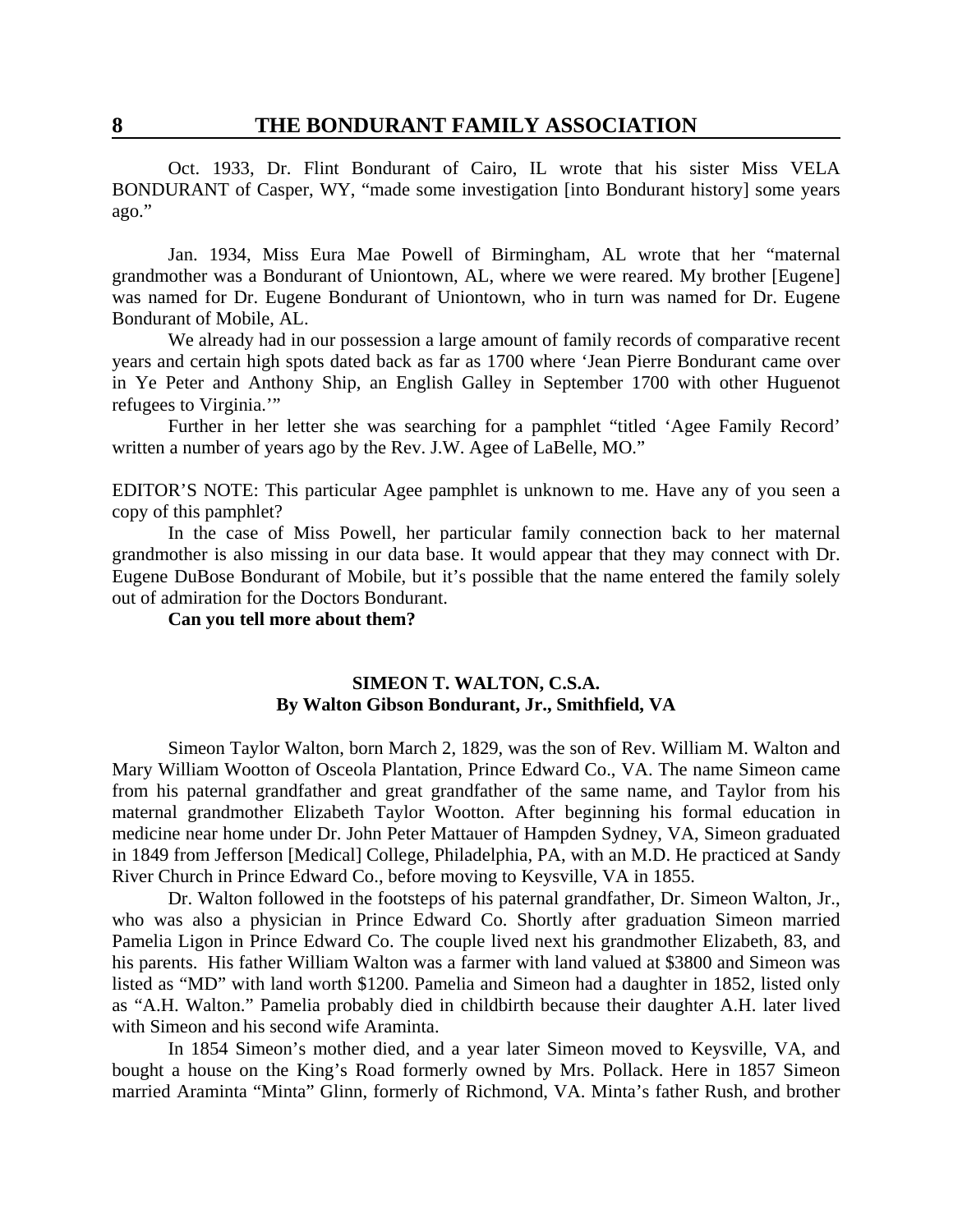Rush Glinn, Jr., fought in the Civil War and were buried in Ash Camp Memorial Cemetery, Keysville.

A daughter, Octavia Levert "Vertie" Walton, was born 8 Dec. 1858 to Minta and Simeon. The Ligon family genealogy says that Minta was related to Dr. Mettauer who taught medicine to Simeon.

Virginia seceded from the Union on 17 April 1861, and joined the Confederacy. Simeon had already enlisted in the "Keysville Guards" and by July 1861 was promoted to

Captain in the  $23<sup>rd</sup>$  Regiment, VA Infantry. Dr. Walton was a devout member of Disciples Church with a strong belief in the "Right and Holiness of the Southern Cause." (A.S. Priddy, 1910) Simeon was also described as "dignified, grave and possessed of a kindness of heart and love for his fellowman" and it was said that he "knew no fear except that of God." Because of the great need for surgeons in the Confederate Army hospitals, Dr. Walton was urged to transfer to that branch of service, but he declined, expressing a preference for service in the field.

This war brought heartache and pain as to be expected. In Feb. 1862, Simeon's brother James Walton (the dentist) died as a result of being "accidentally shot" (Civil War related?) A month later Simeon was wounded in battle at Winchester, VA. Then little brother Samuel Henry Walton died at home in Prince Edward Co. May 1862, at the age of 12. Four months later Simeon lost still another brother, William A. Walton. Both Simeon and William saw action in the Antietam Campaign at Sharpsburg, MD, where William, 31 and a sergeant in the 234d VA Regiment was killed on 17 Sept. 1862. On the same day and in the same battle Simeon was wounded again, and ten days later he was admitted to the General Hospital at Staunton, VA. Simeon was wounded yet again in January 1863 near Snicker's Neck, between Winchester and Leesburg, VA. By 9 Aug. 1862, at age 33, he was promoted to Lt. Colonel.

In January 1863 Simeon and Minta became the parents of a son Simeon T. Walton, Jr. Four months after the birth of his son, Simeon was in the Battle of Chancellorsville in Spotsylvania Co., VA, where "Stonewall" Jackson was killed by friendly fire on 9 May 1863. Although it was a Confederate victory there were many casualties and Simeon was very sick, yet he was on the field of battle against doctor's orders.

By 26 May Simeon was ordered by Gen. Robert E. Lee to lead the 23<sup>rd</sup> Regiment in picking up arms from the battlefield at Chancellorsville. Just two months later he saw action again with the  $23<sup>rd</sup>$  in the Battle of Gettysburg, where more men fought and died than in any battle in U.S. history. Simeon Taylor Walton was reported killed on 27 Nov. 1863 in the Battle of Payne's Farm, Mine Run Campaign, in Orange Co., VA. Mine Run lies due west of Fredericksburg and southwest of Wilderness. The soldiers reported that when Simeon's body was brought back to camp, a promotion to Brigadier General was waiting for him. He was buried in Westview Cemetery on Route 15 south of Farmville, VA, and his grave is marked by a typical white marble stone inscribed with name, rank, company and "CSA."

Reconstruction was hard on his survivors for Osceola, the Walton plantation home since the 1700s was lost. Simeon's home in Keysville must have been lost, too, for Minta ended up living with "Vertie" as her father referred to her in letters, and young Simeon, Jr., in a Danville, VA, boarding house. Daughter A.H. Walton's life is a mystery. Simeon, Jr. was last known to be a salesman living in a boarding house in Washington, DC, when he was 37. There was another son, W. Rush Walton, named after Araminta's father, German Rush Glinn. The child was born in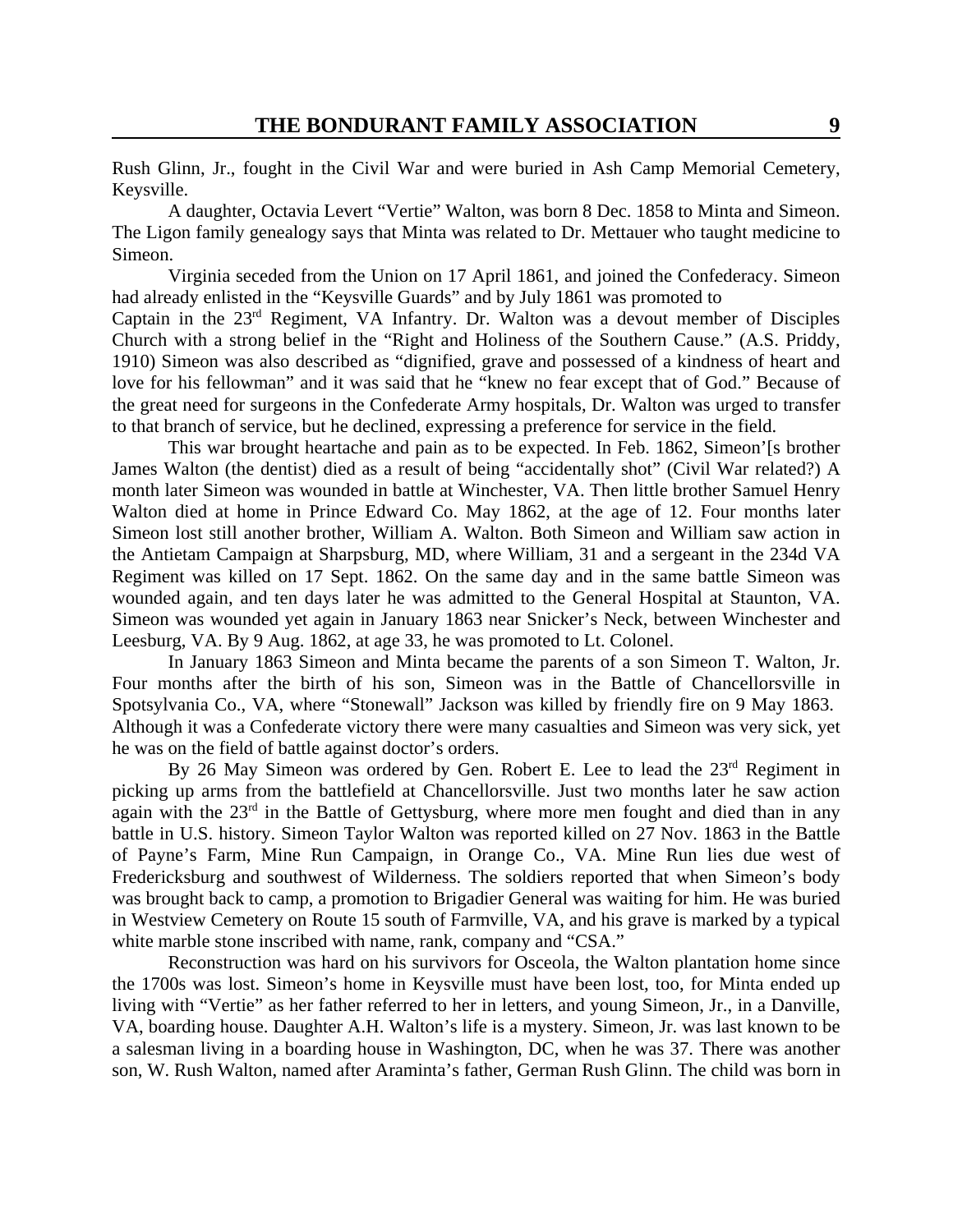1860m, and according to records he was living with his sister Adella Walton in the home of his grandfather William Walton in the 1870 census.

"Vertie" survived the boarding house life, then at age 22 lived with her uncle Robert Hester Walton, Simeon's brother. Vertie married JAMES ALVA BONDURANT in Prince Edward Co. in 1882 and had four children. She was buried in Pisgah Church Cemetery, Rice, VA. Octavia Levert "Vertie" Walton Bondurant is the great grandmother of the author, and Simeon Taylor Walton, his great great frandfather.

Charlotte Co., VA, has honored Simeon Taylor Walton by naming their "Walton Magisterial District" which includes Keysville for him. A memorial near the Keysville train station in Simeon's honor was later moved to Ash Camp Memorial Cemetery by Luetta Jeffreys Thompson and the Keysville Chapter of the United Daughters of the Confederacy, which was named "The Simeon T. Walton Chapter" until it was disbanded in the 1940s.

Walton G. Bondurant, Jr., scanned and sent us photographs of members of the family.



**Lt. Col. Simeon Taylor Walton, C.S.A.**

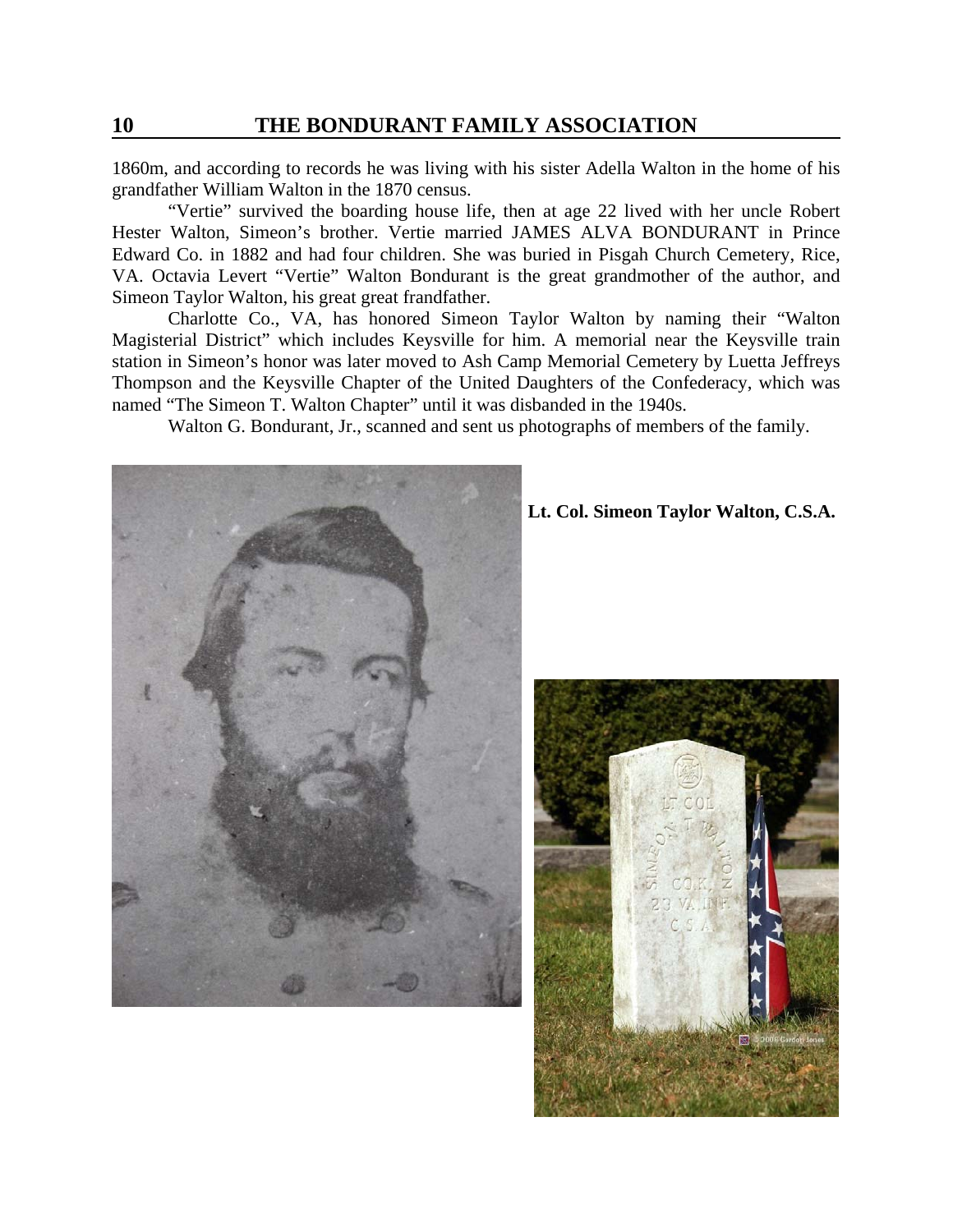

**JAMES ALVA BONDURANT (1860-1946) and Octavia Lavert Walton (1858-1916) were the parents of four children:**

**1. Herbert Louis (1883-1960) married Geretrude Evelyn Gibson (1883-1952) and had 6 children.**

> **Herbert Louis, Jr. (1911-1975) John Alva (1912-1982) Mattie Levert (1916-1993) married Richard Fleming Morgan Walton Gibson, Sr. (1918-197) Luther Lankford (1923-2010) Maury Nelson (1927-1997)**

- **2. Bernice Levert (1888 ?)**
- **3. James Preston (1994 ?)**
- **4. Rush Walton (1897-1986) Rush Walton, Jr. (1932-2007)**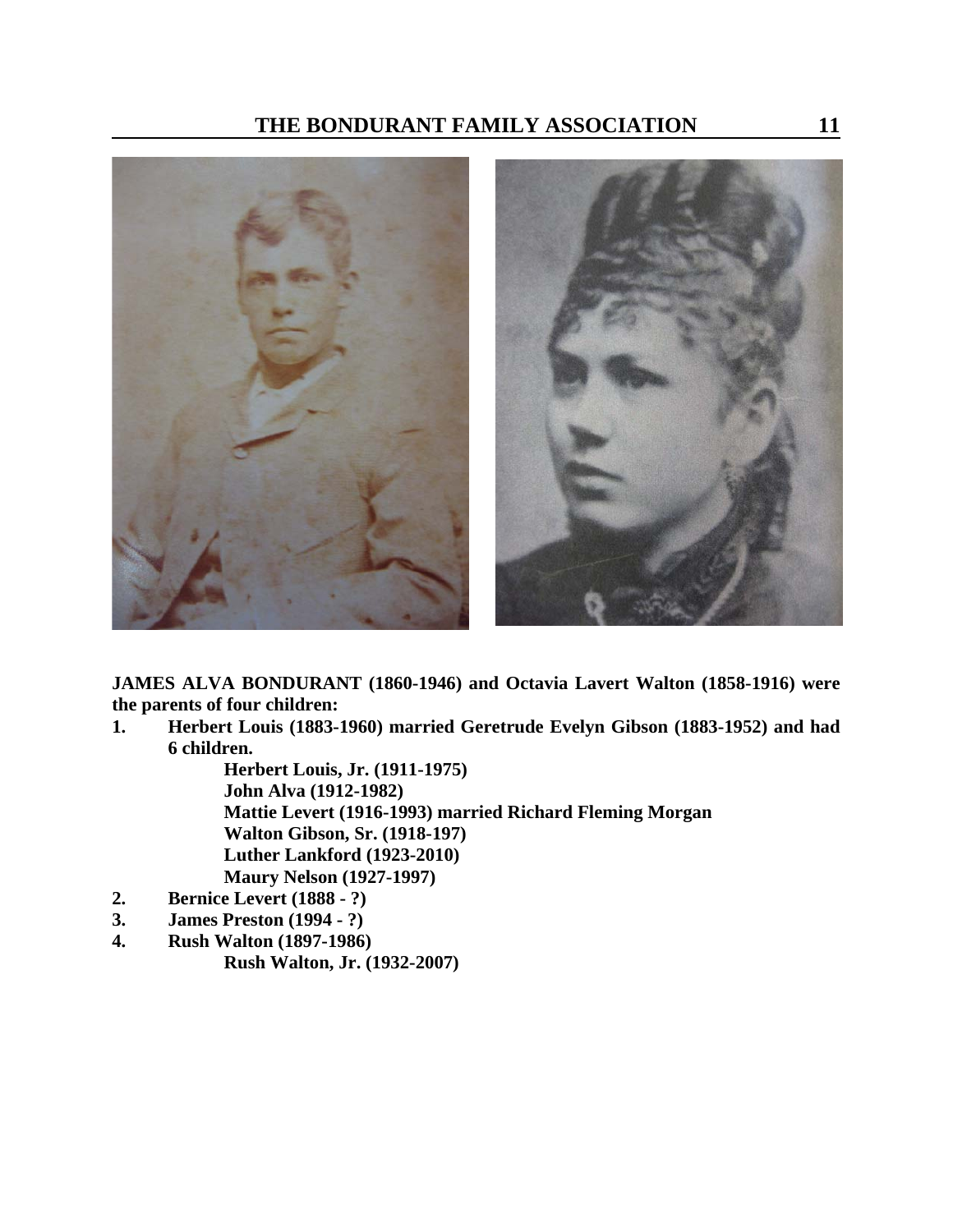



**Herbert Louis Bondurant (1883-1960) Walton Gibson Bondurant, Sr. (1918-1978)**

### **2010 MEMBERS**

**Mr. Maurice M. Adams, 2516 Wooldridge Dr., Austin TX 78703; 512/474-7148. Genealogy Center Allen Co. Pub. Library, PO Box 2270, Fort Wayne IN 46801-2270. Mrs. Marilyn B. Anderson, PO Box 274 22377- 163rd St., Basehor KS 66007; 913/724-2027. Mrs. Susan Bondurant Arnold, 1106 - 8th St. SW, Rochester MN 55902; 285-1439. Mr Thomas B. Bailie, 10045 Weko Dr, Bridgman MI 49106-9310; 616/465-4567. Mr. Wayne E. Bailie, 3004 Pinewood Cir., Manhattan KS 66502-2085; 785/539-8598. Miss Charlotte Ballance, 425 Timber Dr., Decatur IL 62521-5516; 217/428-2118. Ms Jeane Brown Barham, 3618 Glenbrook Rd, Fairfax VA 22031; 703/280-2591. Mrs Mary E.B. Bates, 2618 Childs Lane, Alexandria VA 22308; 703/704-9119.**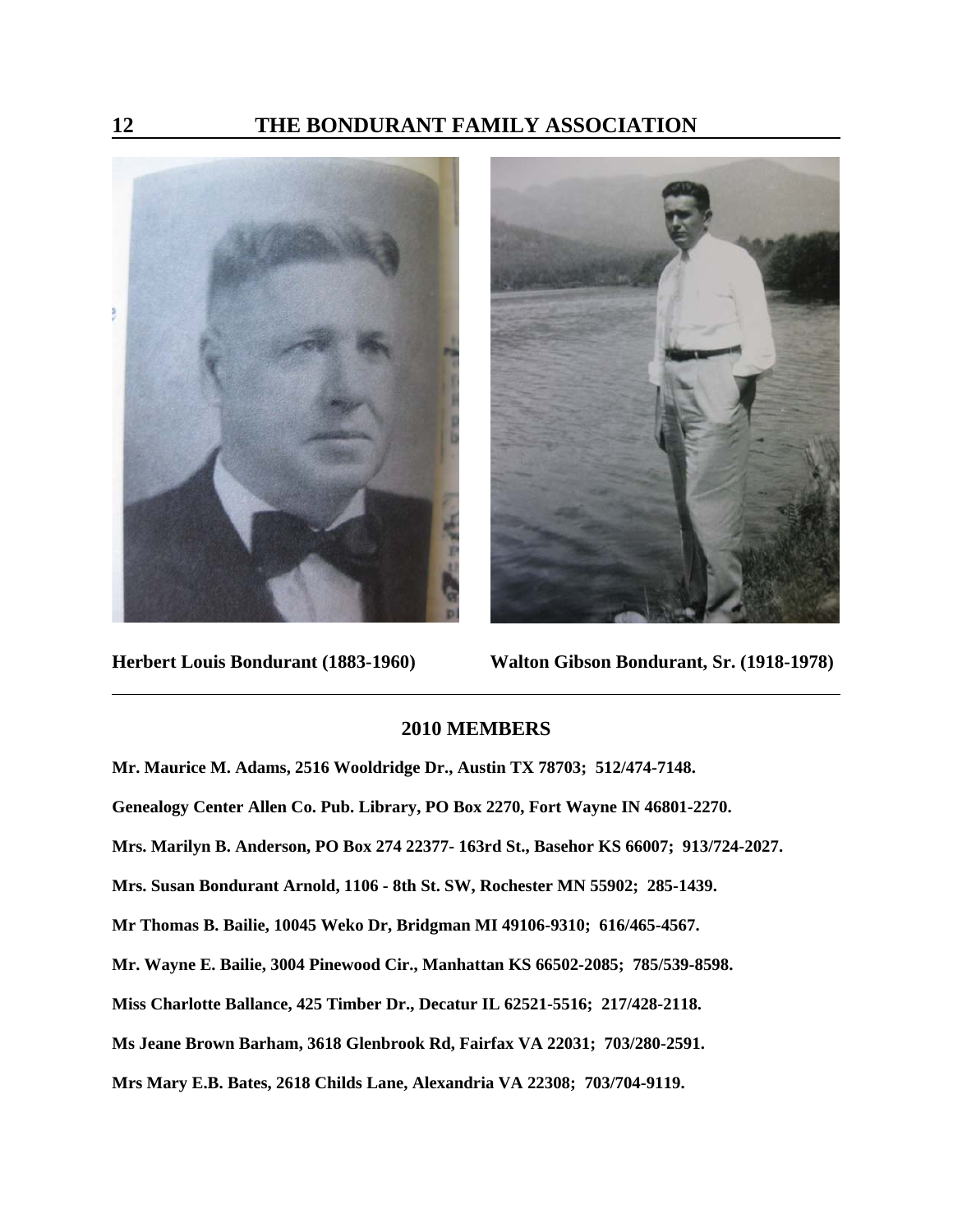**Ms. Mary S. Bernhard, 3850 Galleria Woods Dr., Apt. 322A, Birmingham AL 35244.**

**Mrs. Patty Lynch Black, 241 Warren Rd., San Mateo CA 94402; 650/579-7084.** 

**Ms. Amy Bondurant, 1340 - 31st St. NW, Washington DC 20007; 202/471-4417.** 

**M/M Andrew Jack Bondurant, 5112 Mt Vernon Memorial Hwy, Alexandria VA 22309; 703/780- 8383.** 

**M/M Bobby Joe Bondurant, 158 Lake Dr, Amherst VA 24521; 804/946-7603.** 

**M/M C.F. Bondurant, 27 Antigua Way, Coronado CA 92118; 619/210-2074.** 

**Mr. Charles E. Bondurant, 587 Oxen Trail, Fredericksburg TX 78624; 830/990-0129.** 

**Mr Charles I. Bondurant, PO Box 8251, 11758 Langtree Lane, Conroe TX 77303; 936/264-2119.** 

**Ssg. Clinton Bondurant, 219 Shannon Ct, Senoia GA 30276; 770/599-9664.** 

**Mr. David C. Bondurant, 7503 Shrewsbury, Baton Rouge LA 70808; 225/767-0539.** 

**M/M David M. Bondurant, 235 Desha Rd., Lexington KY 40502; 859/361-5404.** 

**M/M David W. Bondurant, 560 Crosswind Point, Colorado Springs CO 80906-5946; 719/576-5543.** 

**Ms. E. Carter Bondurant, 5074 Shoshone Dr., Pensacola FL 32507-8766; 850/341-8210.** 

**M/M Hix C. Bondurant, 205 Fairway Dr, Radford VA 24141; 540/639-2154.** 

**M/M Howard & Carlene Bondurant, 3434 Snow Creek Road, Martinsville VA 24112; 540/656- 1796.** 

**M/M James Houser Bondurant, 5700 NE 82nd Ave. #86, Vancouver WA 98662-9430; 360/260- 4484.** 

**Mr. James Spencer Bondurant, 211 S. Stevens, Decatur IL 62522-1868; 217/424-6089.** 

**Mr. Jerry Moore Bondurant, 533 W County Rd 900 N, Lizton IN 46149-9356; 317/994-5203.** 

**Mr. John Edward Bondurant, 1920 Crestview Dr, Bartlesville OK 74003-6222; 918/336-5310.** 

**M/M John Hodges Bondurant, 104 Terri Ave., Berea KY 40403; 502/649-9368.**

**M/M John Tyree Bondurant, 1704 Sweetbriar Ln, Louisville KY 40207; 502/897-1405.** 

**Mr. Joseph B. Bondurant, 1614 Highway 913, Sicily Island LA 71368; 318/389-9901.**

**Mr. Kenneth Lee Bondurant, 433 Stump Pond Rd., New Milford PA 18834; 570/465-7527.**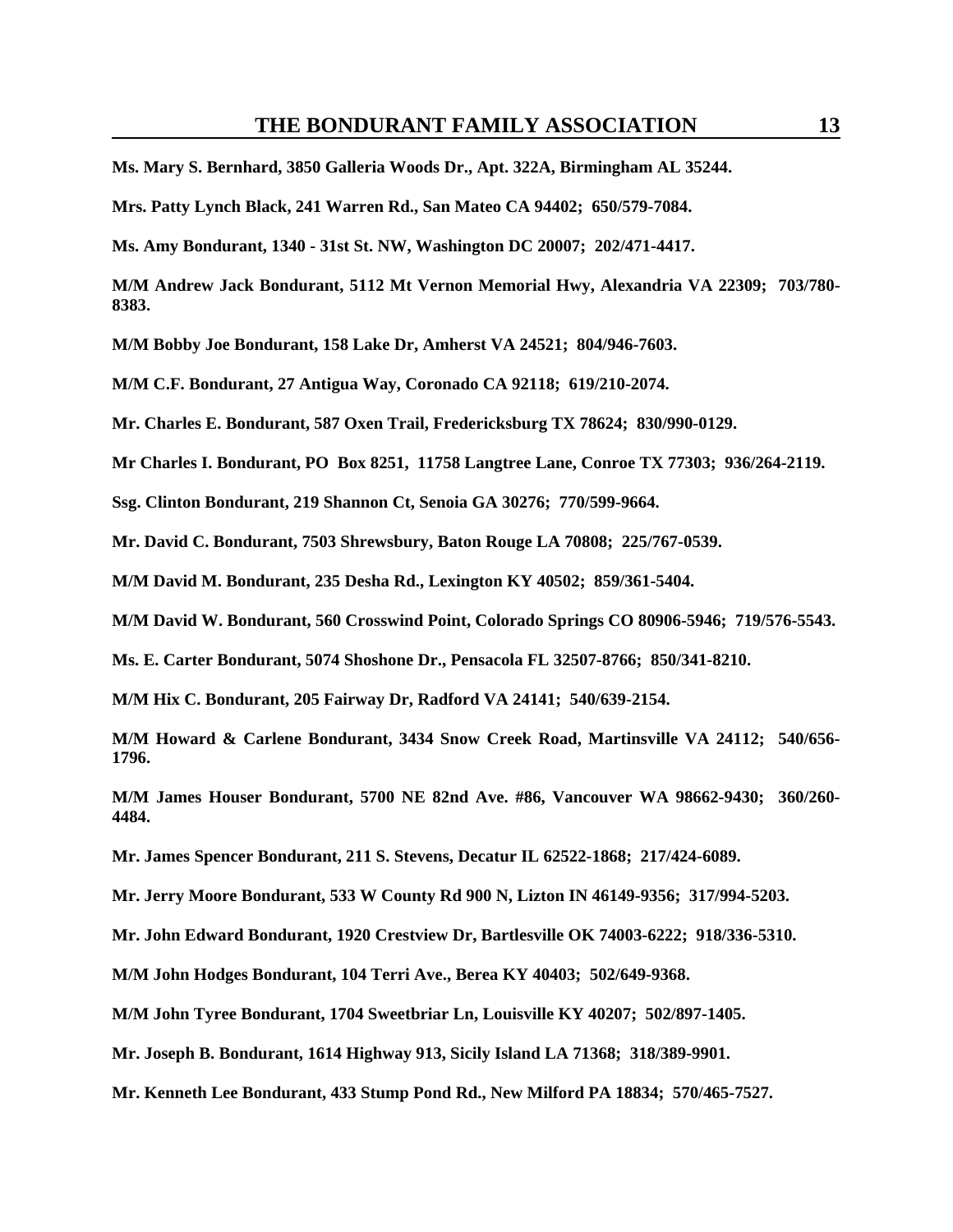**Mrs. Luther L. Bondurant, 3413 Bainbridge Blvd, Chesapeake, VA 23324; 757/545-0348.** 

**Mrs. Mary Edna Bondurant, 7338 Peaks Mill Rd, Frankfort KY 40601; 502/227-7686.** 

**M/M Matthew R. Bondurant, 5614 Ledgestone Dr,, Dallas TX 75214; 518/561-4606.** 

**M/M Neal Bondurant, 2935 Roche Dr. N, Colorado Springs CO 80918-1735; 719/593-1842.** 

**Mr. Paul Al Bondurant, 5371 Del Rey Dr, Colorado Springs CO 80918; 719/599-8495.** 

**Mr. Randall L. Bondurant, 205 Winner Ave., Smithville MO 64089; 816/532-6057.** 

**Capt. Richard Dee Bondurant, 25562 Charro Dr., San Juan Capistrano CA 82675-4307; 949/240- 3102.** 

**Mr Robert Edouard Bondurant, 933 East 19th St., Casper WY 82601; 307/234-1366.** 

**Mr. Robert H. Bondurant, Jr., 2201 White Avenue, Santa Barbara CA 93109; 805/667-4763.**

**M/M Roy Bennett Bondurant, 4210 Viewmont Rd. P.O. Box 147, Earlysville VA 22936; 434/973- 1746.** 

**Mrs. Roy S. Bondurant, 343 Autumn Lane, Carlisle MA 01741.** 

**Miss Sarah Elizabeth Bondurant, 701 First St, Elizabeth City NC 27909; 919/335-1665.** 

**Mr. Scott W. Bondurant, 505 North Pinon, Olathe, KS 66061 913/829-4391.** 

**Mr. Si M. Bondurant, 1414 Roxbury Pl, Jackson MS 39211; 601/981-1494.** 

**Mr. Stanford L. Bondurant, 409 E Nelson Ave, Alexandria VA 22301; 703/549-3664.**

**Dr. Stuart Bondurant, 209 Cedar Berry Lane, Chapel Hill NC 27517-7207; 919/929-1899.**

**Ms. Susan Bondurant, 26522 Lucinda Drive, Mission Viejo CA 92692; 949/716-3415.** 

**M/M T.J. Bondurant, 6724 St. Anne's Drive, Fayetteville PA 17222; 602/421-6016.** 

**M/M T.J. (Jack) Bondurant, 1818 Northwoods Lane, Salem VA 24153; 540/387-2814.** 

**M/M Thomas C. Bondurant, 1635 Golden Fields Dr., Germantown TN 39138.** 

**Mr. Thomas R. Bondurant, 7 Charleston Circle, Brandon MS 39047; 601/992-3824.** 

**Mr. Thomas Ray Bondurant, 1045 Denison St, Indianapolis IN 46241-2428; 317/241-4482.** 

**Mr. Walton G. Bondurant Jr., 121 Commodore Lane, Smithfield VA 23430; 757/365-0409.**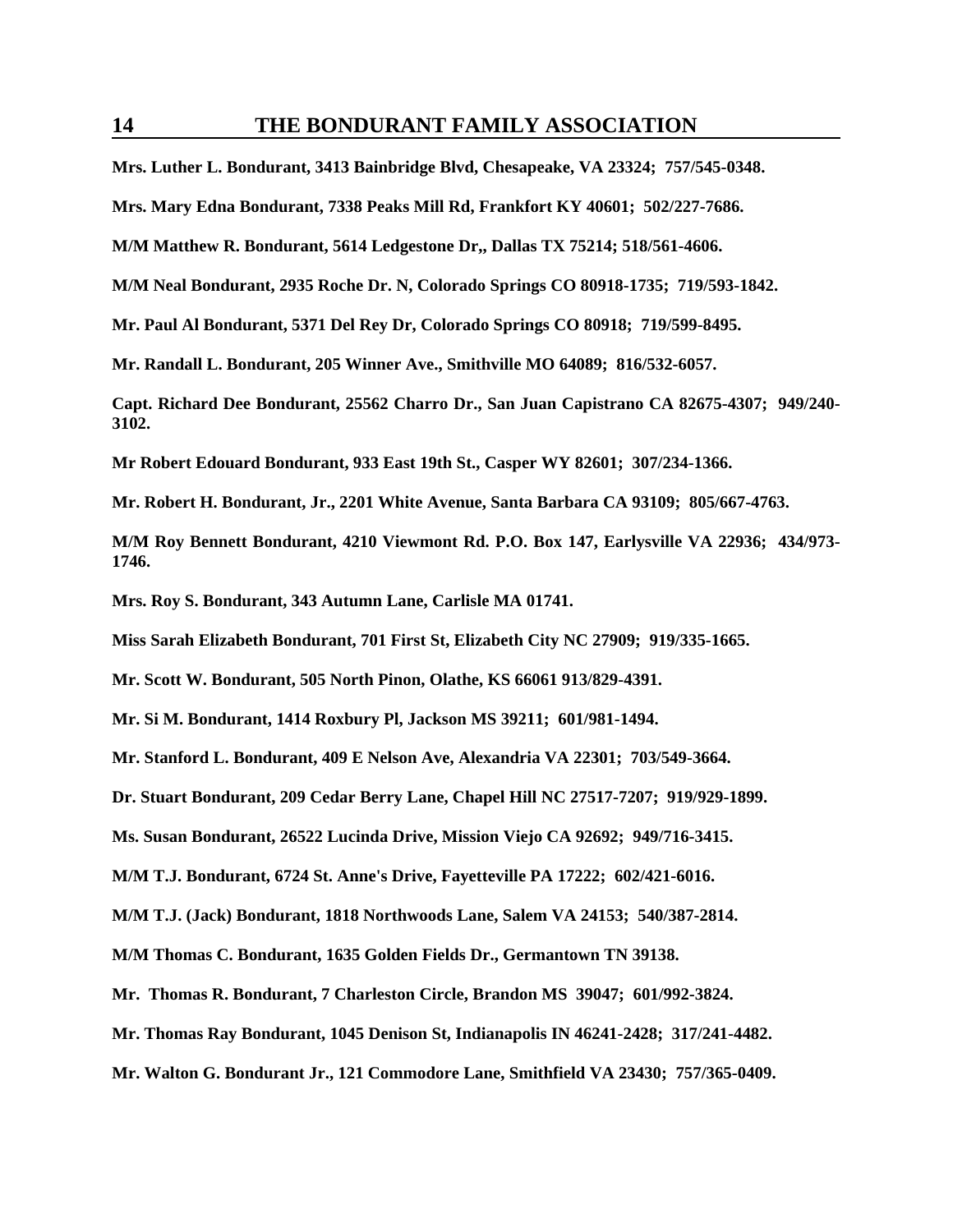**M/M Wayne L. Bondurant, 3500 Carlton Ave # K-38, Fort Collins CO 80525; 970/282-9021. Mrs. William Irvin Bondurant, 845 N 14th St, Wytheville VA 24382; 703/228-6084. Mrs. Diane G. Borgman, 110 Bruns Place Court, St. Peters MO 63376-5251; 397-6331. Mrs. Charles H. Bounds, 309-D Cedar Crest Apt, Tuscaloosa AL 35401; 205/759-1245. Ms. Melinda Bourg, 10142 Swanton Drive, Santee CA 92071; 619/449-5369. Ms Amy B. Bridges, 6050 Green Haven Rd., Winston-Salem NC 27103; 336/231-2125. M/M Wayne Brown, 1268 Brookridge Dr, Columbus OH 43235; 615/442-8999. Mr. Donald K. Bundrant, P.O. Box 1319, Argyle TX 76226-1319; 940/464-0131. Ms. Sandra Rose Bundrant, 300 Brandywine Dr., Old Hickory TN 37138-2106; 832-1209. Miss Wanda L. Burcham, PO Box 493, Penney Farms FL 32079; 904/284-9883. Mrs. Carolyn B. Burgin, 6724 E. 58th St., Tulsa OK 74145. Mrs. Pamela J. Butler, 8608 Hampton Ave. NE, Albuquerque NM 87122-2636 . Ms. Phyllis Bondurant Campbell, 1106 Parsons Place, Greensboro NC 27410-4186; 336/632-9356. Mr. John B. Cherry, 16206 Indian Mill Drive, Houston TX 77082-2816; 281/752-7875. Mr. James Jeffrey Culpepper, 311 Delaware Ave. W/O, Morgantown WV 26501-4309; 304/284- 9563. Mrs. Mabel C. Culpepper, 3208 Casa Bonita Dr. NE, Albuquerque NM 87111; 505/296-2952. Mrs. Marilyn G. Cummings, 348 Rosemont Ringoes Rd., Stockton NJ 08559; 609/397-5363. Ms. Linda Deakins, 1481 Brookcliff Dr., Marietta GA 30062; 88-973-0601. Decatur Genealogical Society, 1255 W South Side Dr., Decatur IL 62521; 615/331-3874. M/M Dwight Easter, Rt. 3 Box 153-C, Princeton WV 24740; 304/384-5070. Acquisitions, Family History Library, 35 N West Temple St, Salt Lake City UT 84150. Mr. Bruce T. Ferguson, 1805 Lewis Lane, Owensboro KY 42301; 270/684-4110. Mrs. Wanda Bondurant Flener, 9009 Lantern Lite Pkwy, Louisville KY 40220; 502/491-4958.** 

**Mrs. Marie B. S. Flewellen, 227 Candlewood Dr., Blairs VA 24527; 850/243-7898.**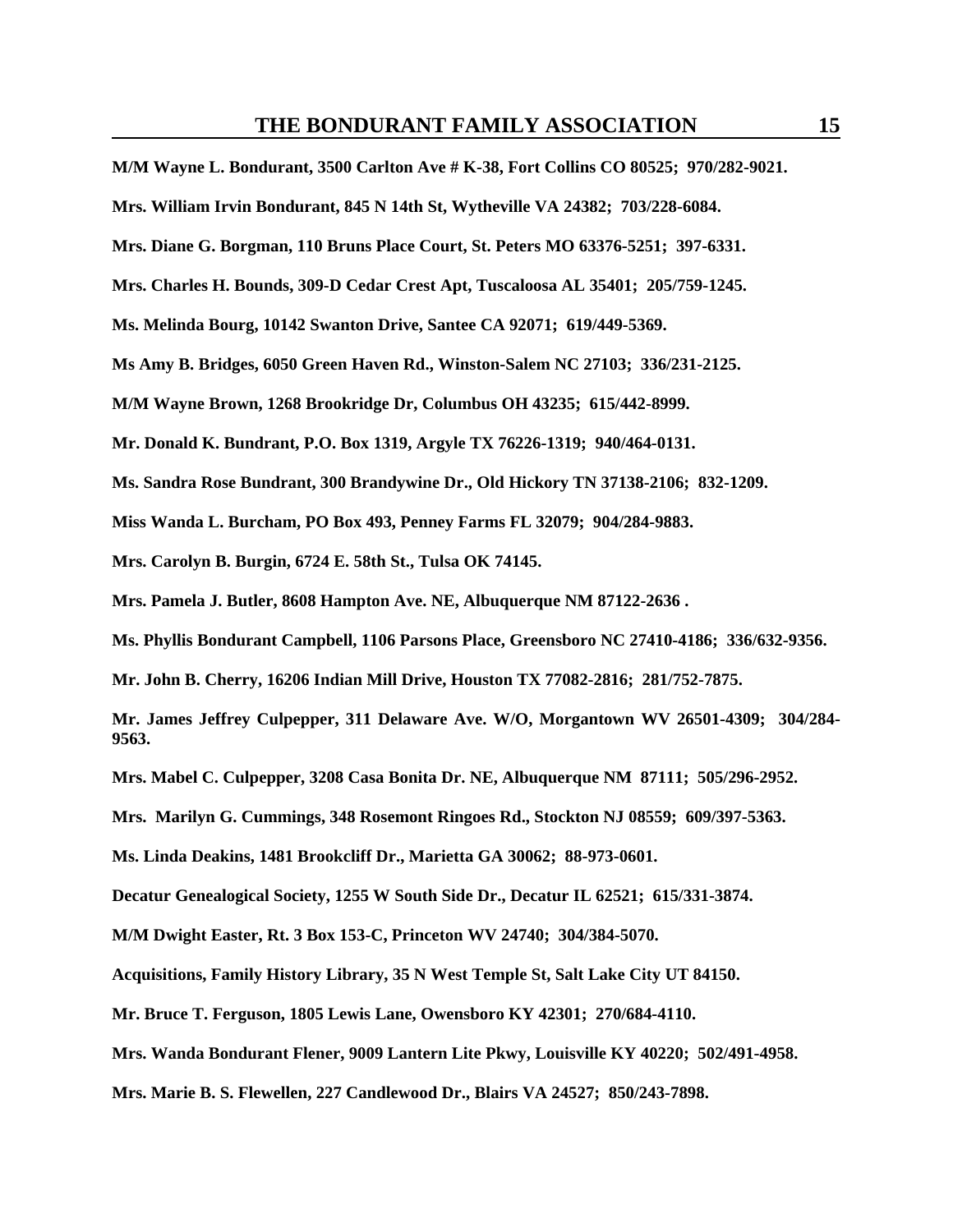**Dr. Joyce G. Foster, 109 Walnutview Dr, Beaver WV 25813-9755; 304/252-3755.** 

**Mr. Emmett L. Fox, PO Box 84, Arrington VA 22922-0084; 804/263-6786.** 

**Mrs. Elizabeth Gale, 5594 Buring Court, Fort Myers FL 33919.** 

**Mr. David Pelham George, 1500 Westbrook Ct., Apt. 2122, Richmond VA 23227; 804/200-1311.**

**Mr. William Glover, 915 Southam Dr., Bon Air VA 23235; 804/272-3678.** 

**Mrs. Stephanie A. Giboney, 921 Walter St., Bedford TX 76022.** 

**Mrs. Mary M. Gotwald, 5703 Williamsburg Landing Dr. Apt. B-21, Williamsburg VA 23185.** 

**M/M Harry L. Greene, 3914 E 104th St., Tulsa OK 74137-5840; 918/835-9642.** 

**Mrs. Inez B. Griffels, 5895 NW Glencoe Rd., Hillsboro OR 97124; 503/846-1307.** 

**Ms Rebecca Bondurant Halliday, 1914 Rambling Rose Lane, Hattiesburg MS 39402.** 

**Mrs. Martha L. Harlow, 2506 Berenson Lane, Austin TX 78746-1917; 512/306-9687.** 

**Mrs. Catherine H. Helms, P.O. Box 537, Homerville GA 31634-0537; 912/487-5377.** 

**Mr. Robert H. Hicks, 5801 Sutton Place, New Orleans LA 70131-5420; 504/393-8338.** 

**Ms. Marcelle B. Hoffman, 458 S Camden Dr, Beverly Hills CA 90219-4229.** 

**M/M David K. Holland, 5508 Saddlewood Ln, Brentwood TN 37027.** 

**Mrs. Judy Isaacs, P.O. Box 1407, Frankfort KY 40602-1407; 502/695-0355.** 

**M/M R. Clifton Jones Jr., 19365 Cypress Ridge Terr. #1021, Lansdowne VA 20176; 703/729-8092.**

**Dr. Tommy Karns, 905 Jona Kay Terrace, Norman OK 73069; 405/360-5244.** 

**Mrs. Helen Bondurant Kent, 1550 El Camino Real #503, The Villages FL 32159; 352/751-1318.**

**Ms. Sharon Kingen, 5190 N. 500 West, McCordsville IN 46055; 317/335-3781.** 

**Mrs. Hazel Bondurant Krutsch, 255 Texas St., #E-375, Rapid City SD 57701; 605/721-3446.** 

**Mrs. Mary B. Lanier, 950 Echota Road, Clarkesville GA 30523; 706/754-3887.** 

**Mr. Paul E. Lawrence, 13 Park Terrace, Fairfield Glade TN 38558; 931/456-4776.** 

**Mrs. Janet Lefferts, 5431 North 20th St., Arlington VA 22205; 703/536-8916.**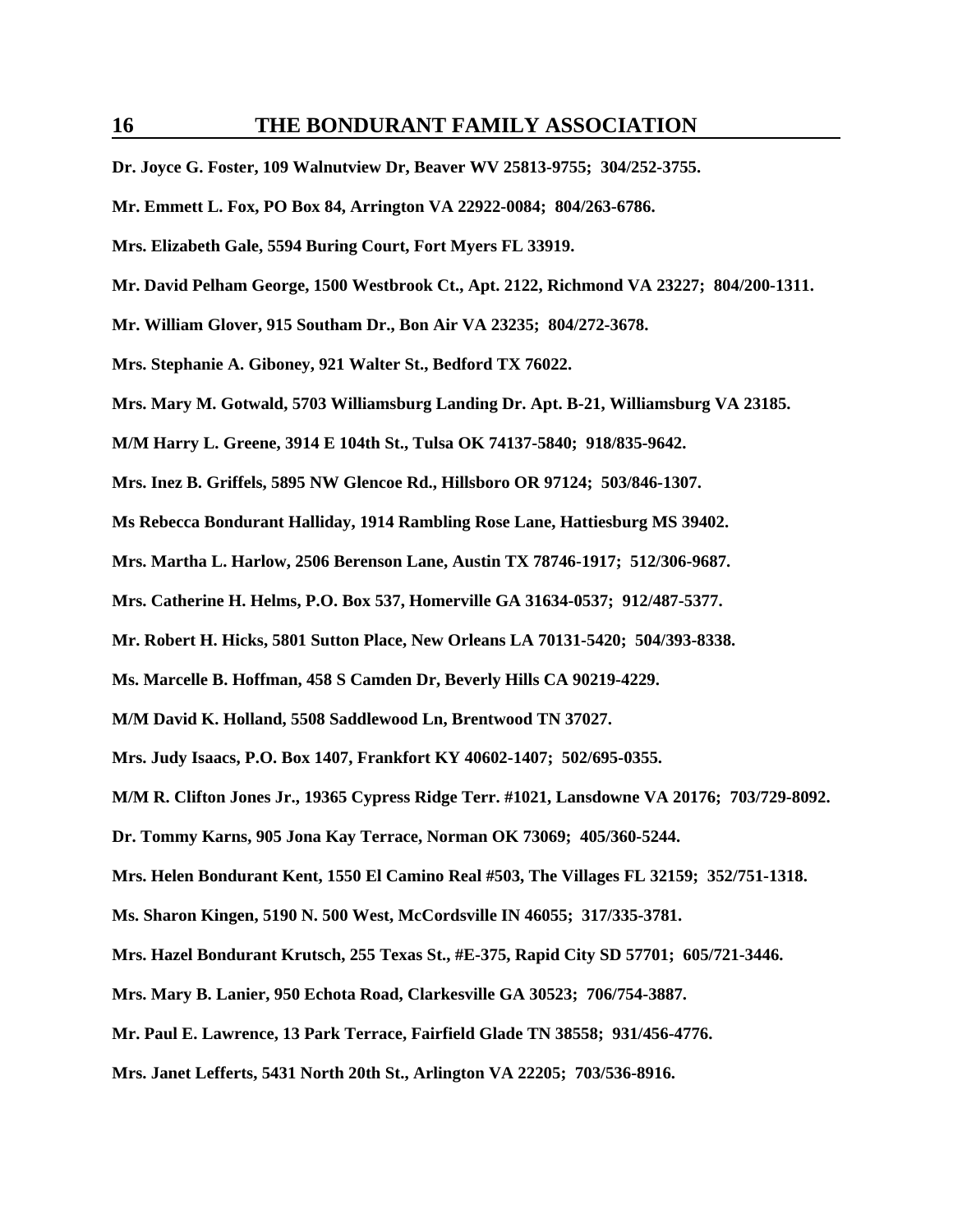**Mrs Terry Louderback, 4213 Aesop Ave., Springdale AR 72762; 479/751-9359.** 

**Mrs Rebecca B. Lynch, 6533 Elmdale Rd, Alexandria VA 22312; 703/354-6634.** 

**Ms. Cheryl Morgan. Malinen, 1654 SE 2nd St, Astoria OR 97103; 503/325-7103.** 

**Mrs Margaret Ann Mathis, 1590 Dutchman Lake Road, Vienna IL 62995; 618/658-3581.** 

**Mrs. Bonnie J. Marks, 68017 Upper Imnaha Rd., Imnaha OR 97842-8124; 541/577-3105.** 

**Miss Darla Jean Marks, P.O. Box 57, Charlotte Court House VA 23923-0057 434/542-4741.** 

**Mrs. Dorothy Bundrant Mayes, 9810 Williamsburg Dr., Upper Marlboro MD 20772; 301/868- 6053.** 

**Mrs. Eve Bondurant Mayes, 270 Wesley Chapel Rd., Danielsville GA 30633; 706/789-3452.** 

**Ms. Paula Jean Meador, 3245 Oakdale Rd., Roanoke VA 24018; 540/774-1417.** 

**Rev. John A. Mills, 60 Patterson Rd., Fanwood, NJ 07023.** 

**Mrs. Laura Jane Fisher Mills, 1051 Sassafras Circle, Bloomington IN 47401-9882; 812/323-7720.** 

**Mr. Kenneth L. B. Morgan, 225 South Franklin St., Chagrin Falls OH 44022.** 

**Mrs. Susan J. Bondurant Muster, PO Box 160, Calhoun KY 42327-0160; 270/273-3288.** 

**Mr. J.B. Pitman, Jr., 45 Driftwood Dr., Somerset KY 42503-4797; 606/677-1933.** 

**Mr. C. Woodson Randall, 231 Spring Valley Rd., Columbia SC 29223; 803/788-7007.** 

**Mrs. Julie Thompson Roberson, 3740 Big Bend Rd. NE, Albuquerque NM 87111.** 

**Mrs. Mary Dell Robertson, 3825 Meek Dr., Jacksonville FL 32277.** 

**Ms Jeanne-Marie Rogers, 2101 Terriwood Ct, Louisville KY 40223; 502/426-2101.** 

**Mr. Thomas A. Sams, 605 Pine Tree Dr., Trail Creek IN 46360-7137; 219/874-1308.** 

**Ms. Amy M. Sanders, 960 Jefferson Walk Circle, Jefferson GA 30549; 706/387-0795.** 

**Mr O. William Schumm, Jr., 1006 James Madison Circle, Falmouth VA 22405; 540/371-5956.** 

**Mrs. Beverly Serwitz, 1464 Cheswick Place, Westlake Village CA 91361; 805/370-6339.** 

**Mr. Richard E. Shaver, 27830 Fern Ridge Rd, Sweet Home OR 97386-9559; 367-2999.** 

**Mrs. Mary Lynn D. Smith, 1105 Troy Ave., Dyersburg TN 38024; 731/285-4421.**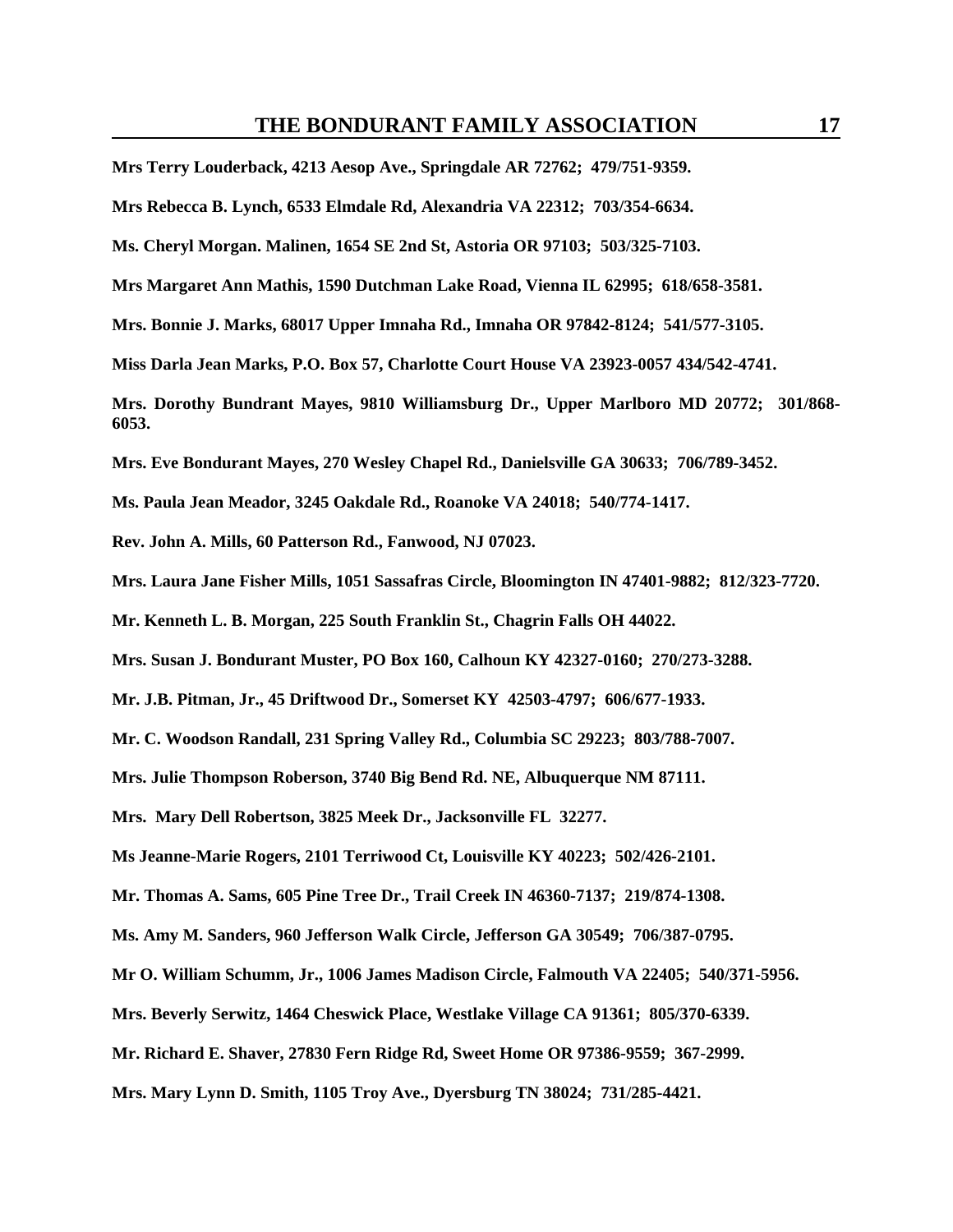**Mrs. Ruby Talley Smith, 1429 Decatur St, Baltimore MD 21230; 410/752-3752.** 

**Mrs. Mary B. Stinnett, 338 Fletcher's Level Rd., Amherst VA 24521; 434/945-5149.** 

**Ms. Judy C. Tanner, 210 Eagle Drive, Macon GA 31211-6008; 478/755-0882.** 

**Mrs. Dona McGowan Taylor, 680 McKelvy Rd., Camden TN 38320-4811; 731/584-6934.**

**Ms. Laura Vigil, 1823 Luthy Drive NE, Albuquerque NM 87112; 505/275-7390.** 

**Mr. Ronald Wagner, 205 Highland Dr., Warner Robbins GA 31088; 478/922-1353.** 

**Mrs Carolynn Knauff Waldon, 520 E Main St, Ripon CA 95366; 209/599-2636.** 

**Mrs. Mary Bondurant Warren, 750 Glenwood Drive, Athens GA 30606-4628; 706/549-1264.** 

**Mrs. Virginia J. Wegenast, 8021 52nd Ave West, Mukilteo WA 98275-2633; 425/355-9855.** 

**Mrs. Rumina T. White, Spring Creek Rd., Grovetown GA 30813; 706/556-0593.** 

**Ms. Eugenie B. Wilborn, 236 - 17th Ave. SE, St. Petersburg FL 33704-5910.**

**M/M McClelland W. Wilcox, 105 W. 13th St., Apt. 9E, New York NY 10011; 212/645-4169.** 

**Mrs. Jessica K. Wilds, 910 West 26th St. #9, San Pedro CA 90731.** 

**Mrs. Frances B. Will, 89190 Dahlin Road, Florence OR 97439-8633; 541/997-3003.** 

**Mr. Jack Lloyd Williams, 53 E Shasta St., Chula Vista CA 91910-6127; 619/425-9549.** 

**Mr. Jerome A. Wilson III, PO Box 65, Blackstone VA 23824; 804/292-5405.** 

**M/M Scott D. Wilson, 4625 N 26th St., Arlington VA 22207; 703/351-7675.** 

**M/M David W. Wingert, 1366 Harvard Rd, Atlanta GA 30306; 404/377-9008.** 

**M/M Carroll Wray, 94 Carolina Hills Dr., Horse Shoe NC 28742; 828/891-1491.** 

**Ms. Joanne Yeck, 3485 Indian Hill Dr., Kettering OH 45429; 937/294-3777.** 

**Mrs Ann B Young, 1133 Woodland Dr, Wilson NC 27893; 252/237-1357.**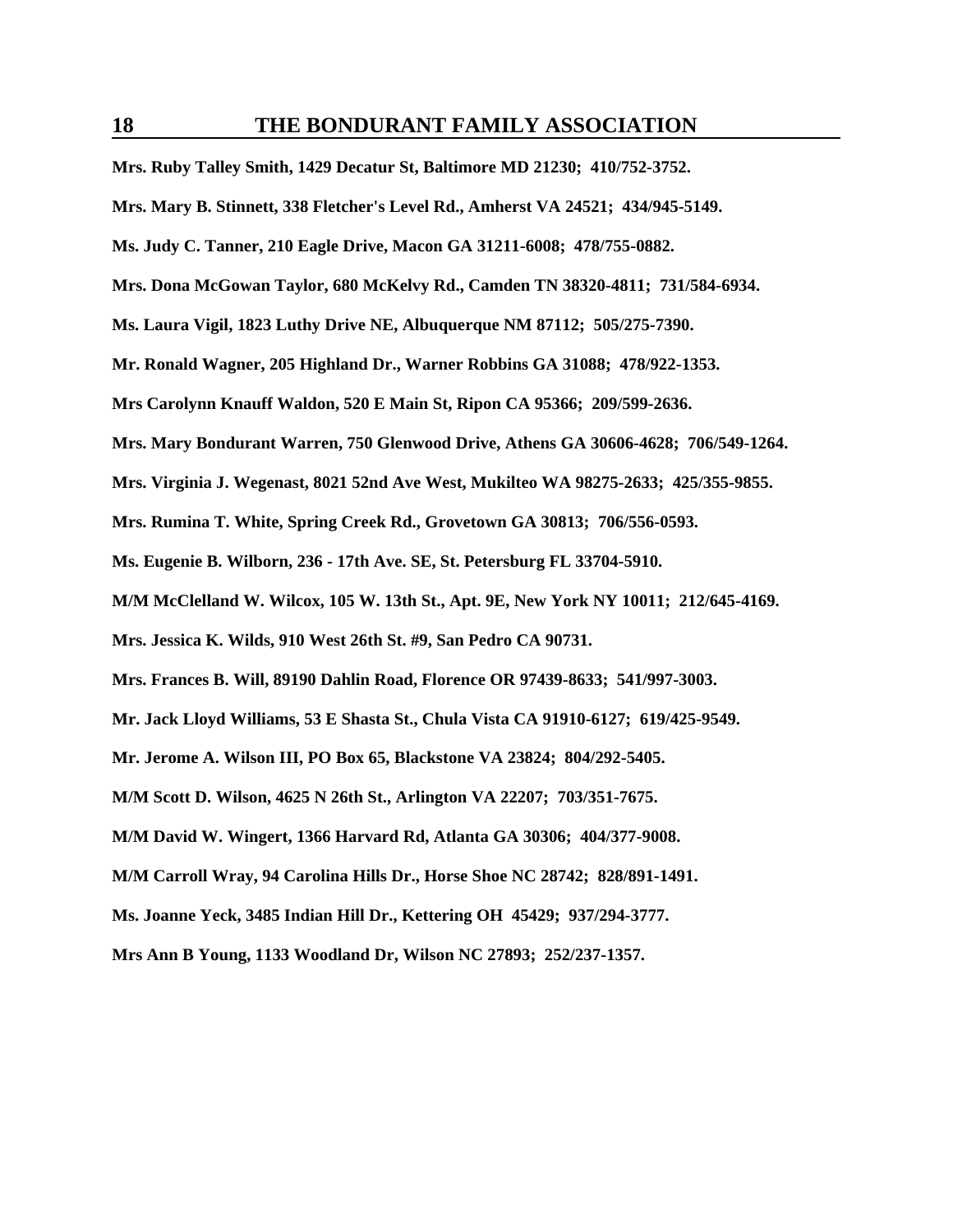## **THE BONDURANTS OF AMERICA -- Jean Pierre and Ann**

By Mary Bondurant Warren, with Ruby Talley Smith and Amy Warren Sanders

## *The Bondurants' "First Hundred Years" in Virginia.*

Here is the story of Huguenot Jean Pierre Bondurant's life after he landed in 1700 at Jamestown. How did this French exile adapt to an English-speaking society? What was his life like in the colony? Meet his wife Ann Tanner, and learn more about their five children, and grandchildren. Watch the Bondurant family grow with the colony, move into new lands, and new occupations.

A "Sentimental Journey" takes you to places important in the family history. Hardbound, 218 pages including maps, photographs, illustrations, and a full name index. **\$35.00.** 

# **THE BONDURANTS OF AMERICA --**

**Ann Tanner's Ancestors**

By Mary Bondurant Warren, with Ruby Talley Smith and Amy Warren Sanders

# *HATCHER, JONES, LOUND & TANNER of Virginia*

Jean Pierre married into a tidewater Virginia English family, whose ancestors had been in the colony two or three generations when the Huguenots arrived. These are stories and documents relating the life of Ann's colorful ancestors. Learn about the parts they played in Virginia's early history. A "Sentimental Journey" leads you to present-day sites which once were the homes of Ann's ancestors.

Hardbound, 173 pages including maps, photographs, illustrations, and a full name index. **\$30.00**

## **THE BONDURANTS OF GÉNOLHAC, FRANCE**

By Mary Bondurant Warren

Following your suggestions, along with family history and "family trees," are included photographs of the sites and documents relating to the family, maps, and even a driving tour of our most important places.

With this hardbound, 172 page book, you can be your own tour guide, and see the sights of France at your leisure.

**Three Bondurant book set for \$75 + \$8 shipping. GA residents 7% tax.**

## **HERITAGE PAPERS, P.O. Box 7776, Athens, GA 30604-7776**

By telephone, using Visa or MasterCard, 706/549-1264. Shipping \$8 per order; GA residents must include 7% sales tax.